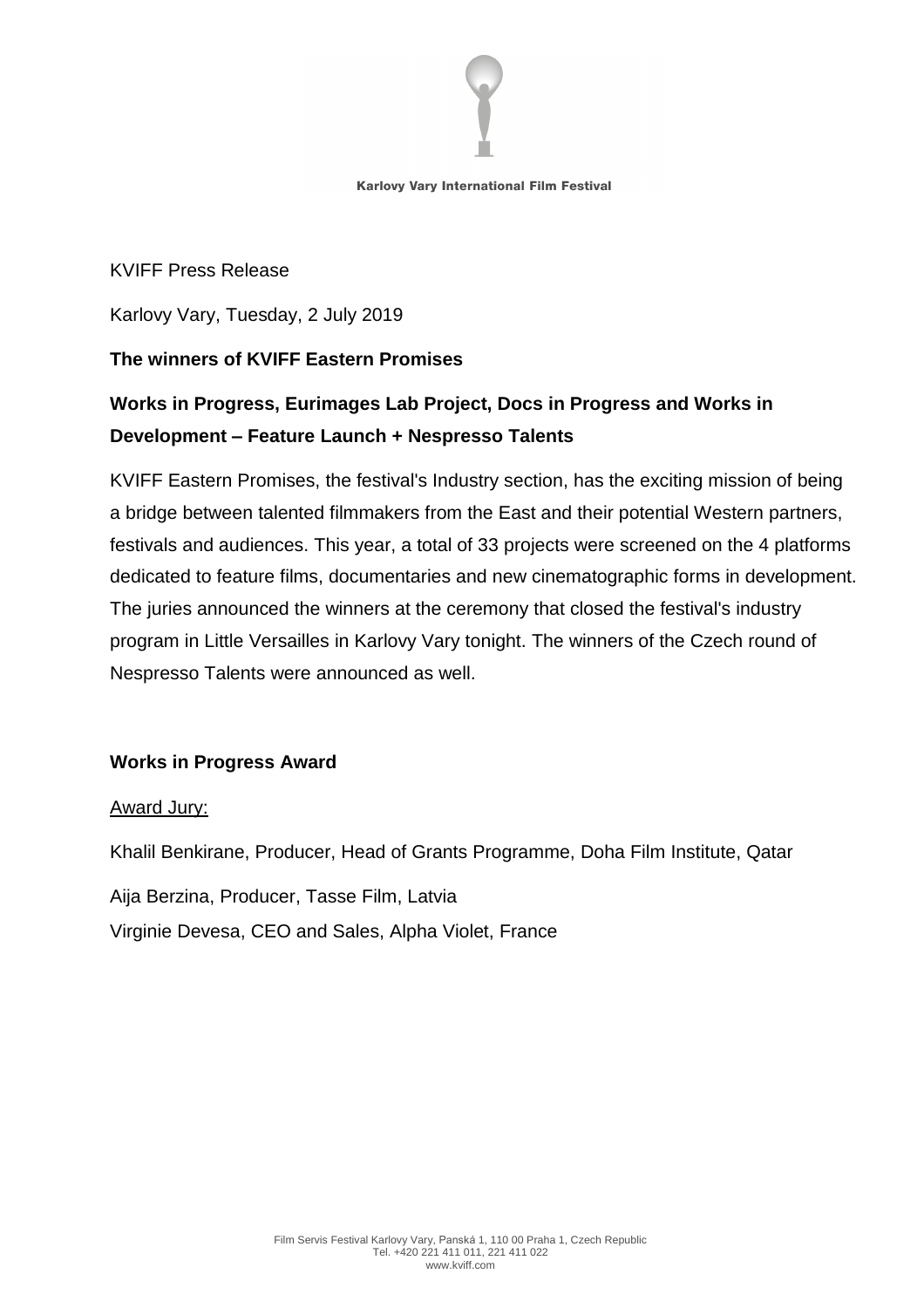

In this years' Works in Progress, nine projects from countries of Central and Eastern Europe, the Balkans, the former Soviet Union, the Middle East, and North Africa were presented. The jury chose the film PIGEON'S MILK by director EUGEN MARIAN as the winning project. A prize in the value of 100,000 Euro will be given to the project. The award consists of post-production services in UPP (60,000 Euro), Soundsquare (30,000 Euro), and a cash prize of 10,000 Euro from Barrandov Studio.

#### Jury statement:

"Our choice went for a film in which we felt the director created a unique realm filled with a prophetic dimension. With strong cinematic language, this first-time filmmaker offers a visual and harmonious world through a story with resonance, announcing a unique voice from a country we do not see much cinema from."

### **Docs in Progress Award**

#### Award Jury:

Pierre-Alexis Chevit, Doc Corner & Doc Day industry program, Marché du Film – Festival de Cannes, France

Lejla Dedić, Program Producer, Al Jazeera Balkans, Bosnia and Herzegovina Patricia Drati, Creative producer and Film Development Consultant, Denmark

This year saw a strong selection of 8 documentaries from Central and Eastern Europe, the Balkans, the former Soviet Union, North Africa, and the Middle East. The Docs in Progress prize went to the winning project THE SILHOUETTES by Afsaneh Salari, Jewel Maranan and Giles Gardner, along with a cash prize in the amount of 5,000 Euro.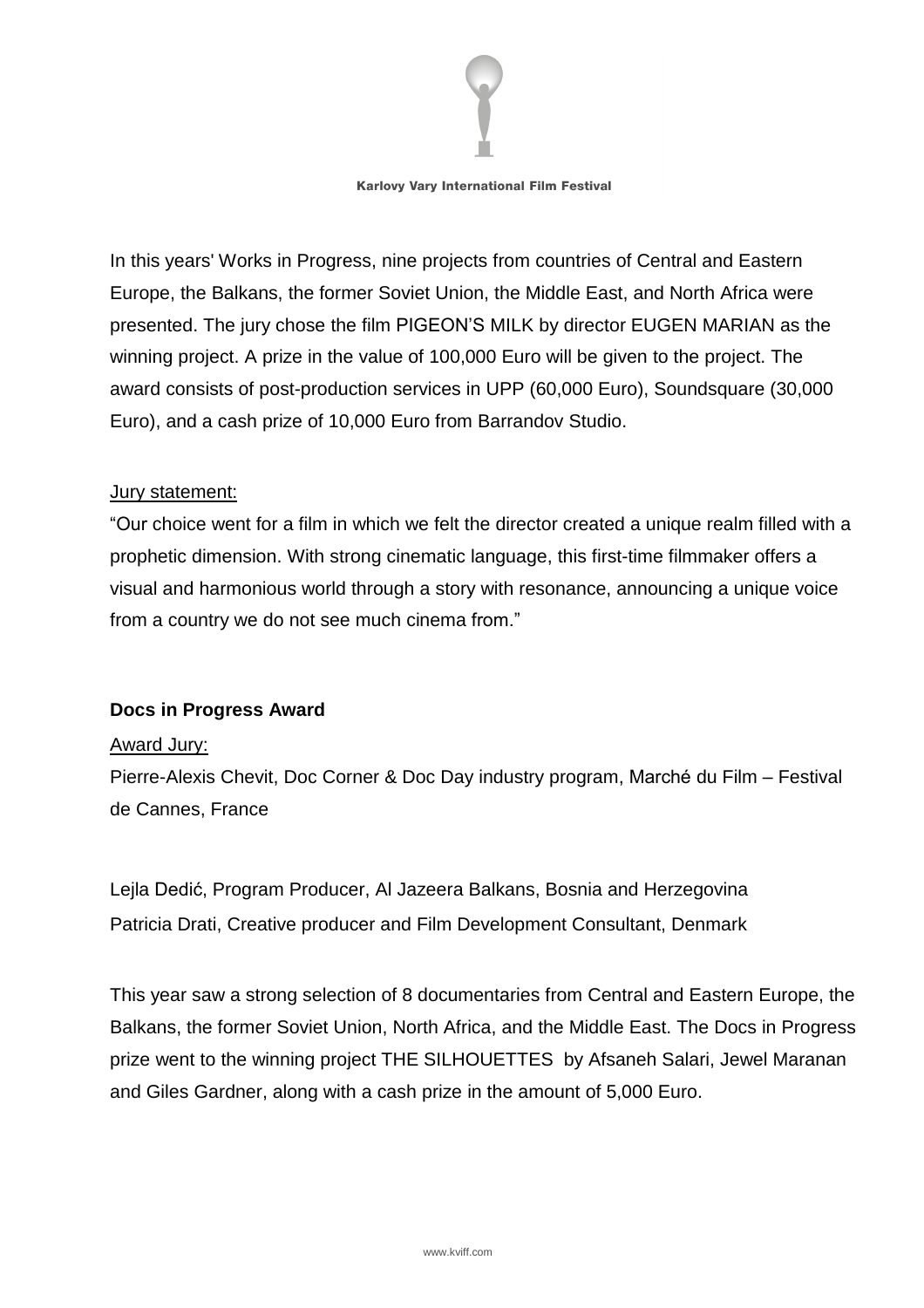

### Jury statement

The selection was extremely tight and it took us two hours to decide, as we went through each project thoroughly. The highly current subject of migration is one that we all are familiar with - we discover new angles and uniqueness, while breaking away from an imposed destiny, facing the past in order to continue to the present and on to the future. The ability to talk about your own nation despite the fact that you are making the film in a different country. The director has a clear vision, style and sensibility. She is capable and willing to invite us to a world that we can all understand and feel.

# **Works in Development - Feature Launch Award**

# Award Jury:

Hugo Rosák, Head of Industry Office, KVIFF, Czech Republic Danijel Hocevar, producer, Head of Studies MIDPOINT Feature Launch, Slovenia Katriel Schory, producer, MIDPOINT Feature Launch Expert, Israel

On this award, KVIFF has partnered with the Midpoint script and project development program as well as When East [Meets](http://www.wemw.it/) West co-production market and [Trieste](http://www.triestefilmfestival.it/?lang=en) Film [Festival.](http://www.triestefilmfestival.it/?lang=en) Together they showcased eight projects from Central and Eastern Europe that have gone through development within the [Feature](https://www.midpoint-center.eu/programs/190-midpoint-feature-launch-2019) Launch 2019 program. The jury decided to award the 10,000 Euro cash prize for further development to Hungarian project SOME BIRDS by director Daniel Hever, writer Zsanett Kertesz and producer Laszlo Dreissiger.

### Jury statement

"For a story about two characters that are trying to find a place in the world creating a special bond which transcends generations."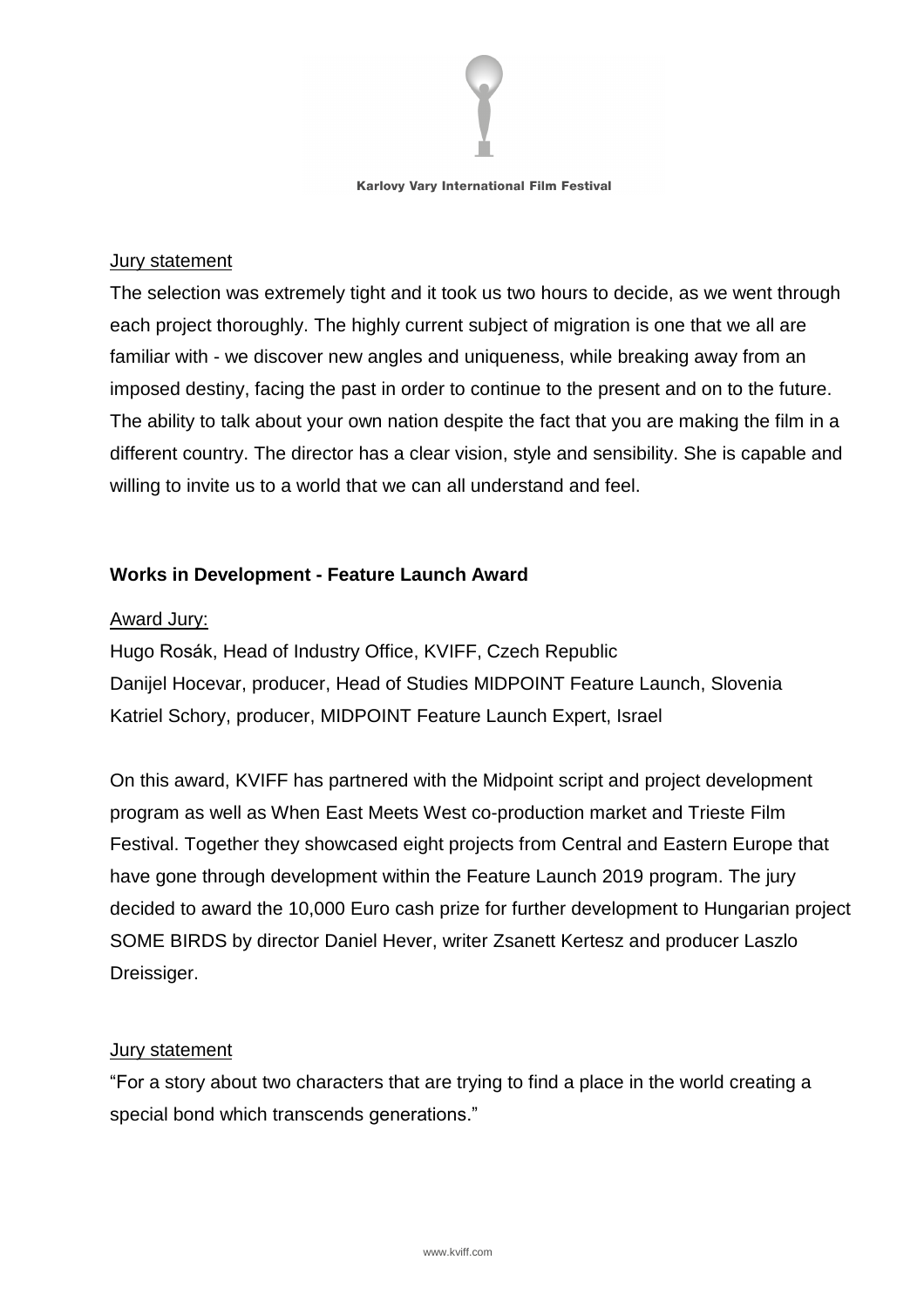

# **Eurimages Lab Project Award**

#### Award Jury:

Majlinda Tafa, Albanian National Center of Cinematography, Representative at Eurimages, Albania

Tereza Nvotová, Film Director, Slovakia / Czech Republic

Frank Peijnenburg, Head of Screen NL Netherlands Film Fund, Netherlands

From the 8 projects screened this year at the Eurimages Lab Project, the prize in the value of 50,000 Euro went to the winning project BOTTLED SONGS by directors Kevin B. Lee and Chloé Galibert-Laîné. KVIFF is the first of four international film festivals of the festival season to be awarding the Eurimages prize - a prize dedicated to films that surpass traditional film frameworks and language and are based on international cooperation.

### **Jury statement**

"A courageous desktop documentary raising questions of privacy and identity by exploring online propaganda of the Islamic State."

### **Nespresso Talents CZ**

### **Award Jury:**

Darina Křivánková, Journalist, Reflex, Czech Republic

Michaela Pavlátová, Animation Department, FAMU, Czech Republic

Karel Kovář alias Kovy, YouTuber, Czech Republic

The topic of this year's Nespresso Talents - a competition for vertically shot movies by young talents – was "We Are What We Eat". The jury awarded the prize of 3,000 Euro to Nina Ovsová and Adela Križovenská, the creative duo behind the animated story called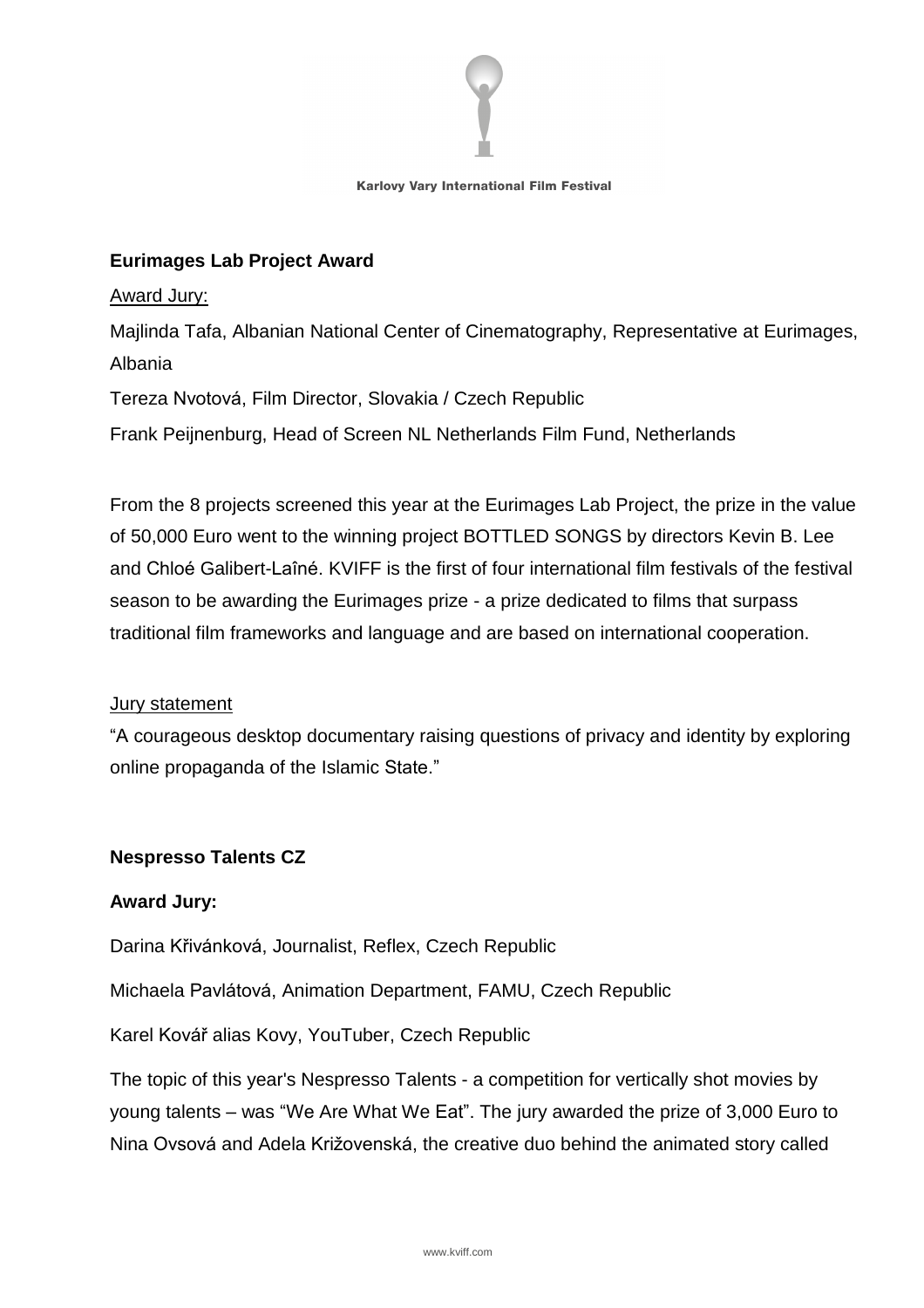

"Tell Me Your Flavour". Second place went to another animated film "Hunger" by Jáchym Bouzek, and also to David Bukva for "We Are What We Eat".

Karel Kovář: "It was pretty tough to choose only 3 finalists from such a diverse group, and the competition managed to attract very original submissions playing with the vertical format<sup>"</sup>

Michaela Pavlátová: "The awarded films seduced us not only by their high formal level, but mainly their humor, playfulness and originality used to describe the topic of food. Personally, I was pleased by the proportion and quality of the animated submissions.

### **More information on the awarded projects:**

### **Pigeon's Milk (Moloko Ptitsy)**

**Countries: Russia, Moldova Directed by: Eugen Maryan Scriptwriter: Eugen Maryan Producer: Roman Borisevich, Alexander Kushaev, Anna Shalashina Camera: Nikolay Zheludovich Release date:01/05/2020 Runtime: 80 min**

#### Film synopsis

Shortly before Easter, in search of a better life, ANDRIAN (16) is planning to escape to Europe with his gypsy friend. He has five days to prepare. The teenage boy has a tough time pondering over the future separation with his MOTHER (36) and his new classmate ANNA (16). Anna makes no secret of the fact that she likes a local thug SERJIU (22), whom Andrian works for. Andrian suspects that his mother is having an affair with Serjiu's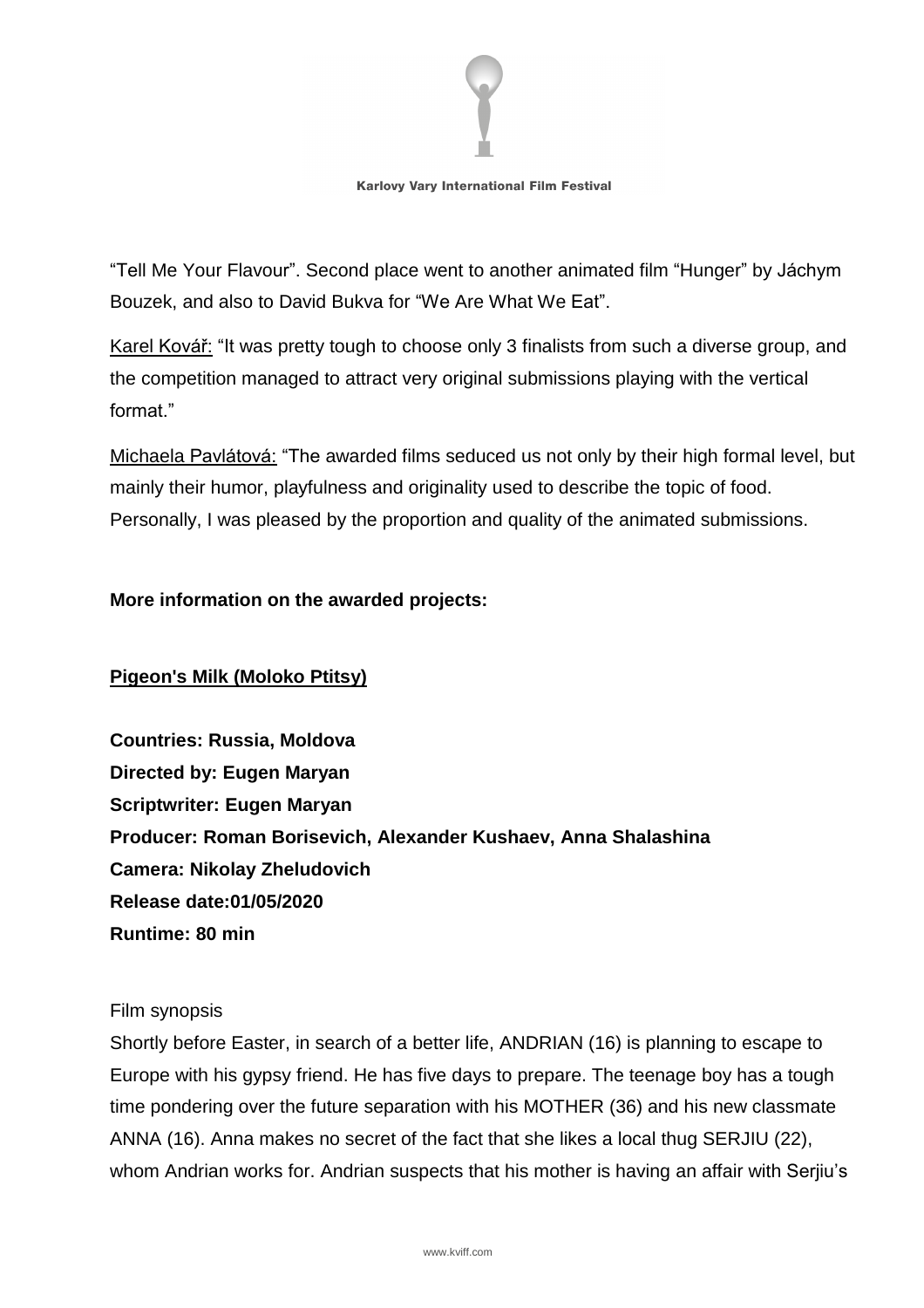

father. He decides to seek revenge against the people who have taken away the two women he loves. He secretly kills their dog, then botches Serjiu's important deal and becomes closer to Anna. His revenge, however, doesn't quite go as planned and his escape runs the risk of failing.

# **The Silhouettes (Saayeha)**

**Countries: Iran, Philippines Directed by: Afsaneh Salari Scriptwriter: Afsaneh Salari, Jewel Maranan, Giles Gardner Producer: Afsaneh Salari, Jewel Maranan Camera: Afsaneh Salari Music: Shida Shahabi Release date: 01/12/2019 Runtime: 80 min**

#### Film synopsis

Taghi, an engineering student in Iran is finishing his studies. At first glance, he's a young man with a promising future ahead of him. However, he carries the burden of a history that is older than him. When the USSR invaded Afghanistan in 1982, Taghi's parents fled to Iran together with 1.5 million

Afghans. Taghi's parents feel he is lucky not to have experienced war. For Taghi, however, safety is no trade-off for freedom and a bright future, as Afghans in Iran are only allowed manual-labour jobs. Taghi crafts a plan to go and pursue his dream in Afghanistan — the motherland he never knew — while facing strong opposition from his parents. As wars continue in Afghanistan, what future awaits him and in which land?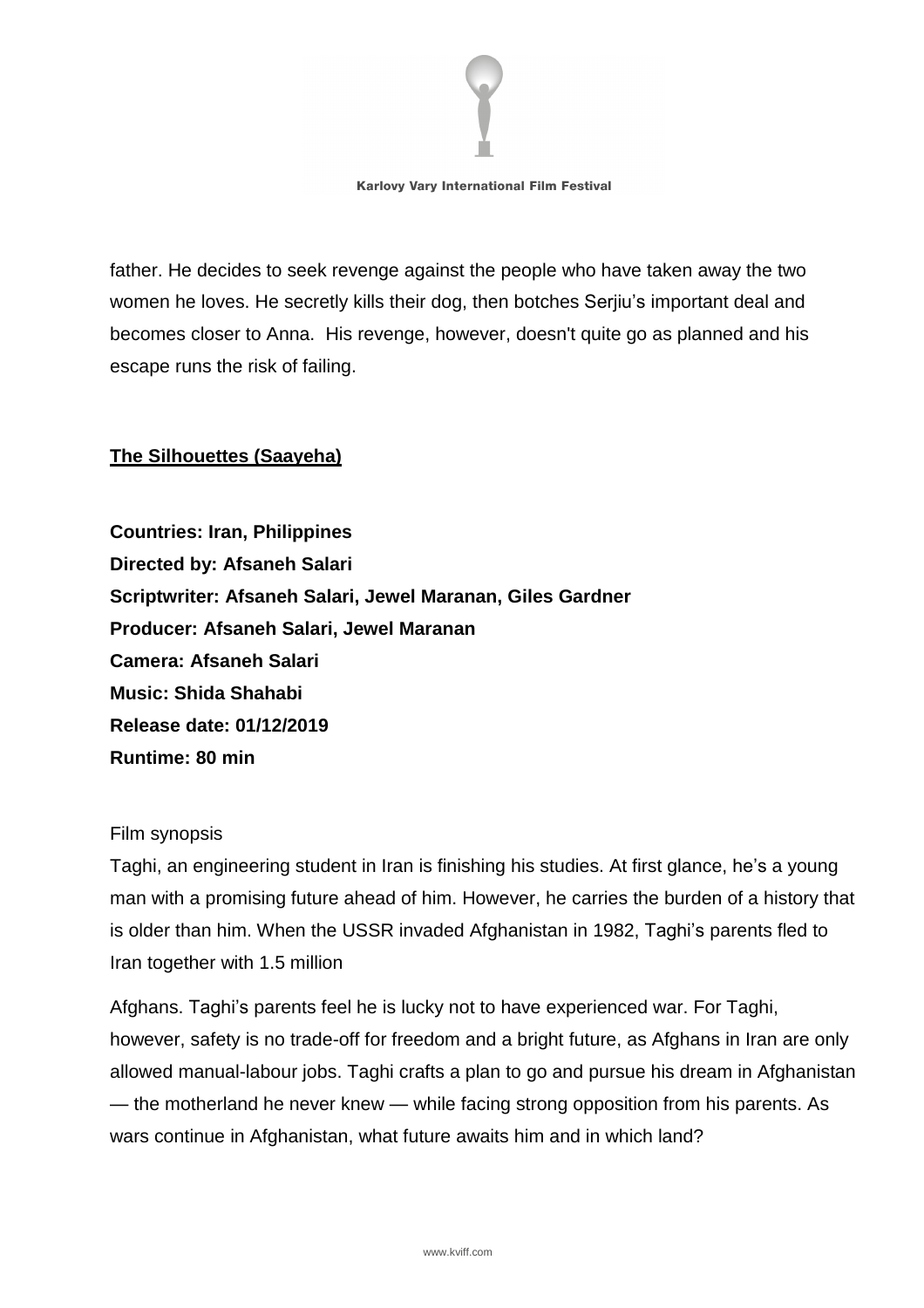

### **Some Birds (Valami Madarak)**

**Countries: Hungary Directed by: Dániel Hevér Producer: László Dreissiger Release date: 2021**

#### Film synopsis

¨

Aging, lonesome Béla (78) is moved to a nursing home against his will by his estranged son, where he must spend his days with an impulsive teenage girl Zoé (17), who is sentenced to do social work at the home. They both struggle with their families: Béla wants to prove to his son that he is capable of living independently. Zoé's fear of becoming like her promiscuous and deeply unhappy mother is so strong that she keeps rejecting the boy she likes. When Béla decides to get out of the home, Zoé embarks on a journey with him through the bureaucracy of the Hungarian health care system to prove that he is selfsufficient. The time they share and the experiences they encounter turns them into allies, enabling them to confide in each other. Although Béla fails to achieve his goal, the trust and warmth they gain from this friendship enables them both to accept reality and find the strength to face their fears.